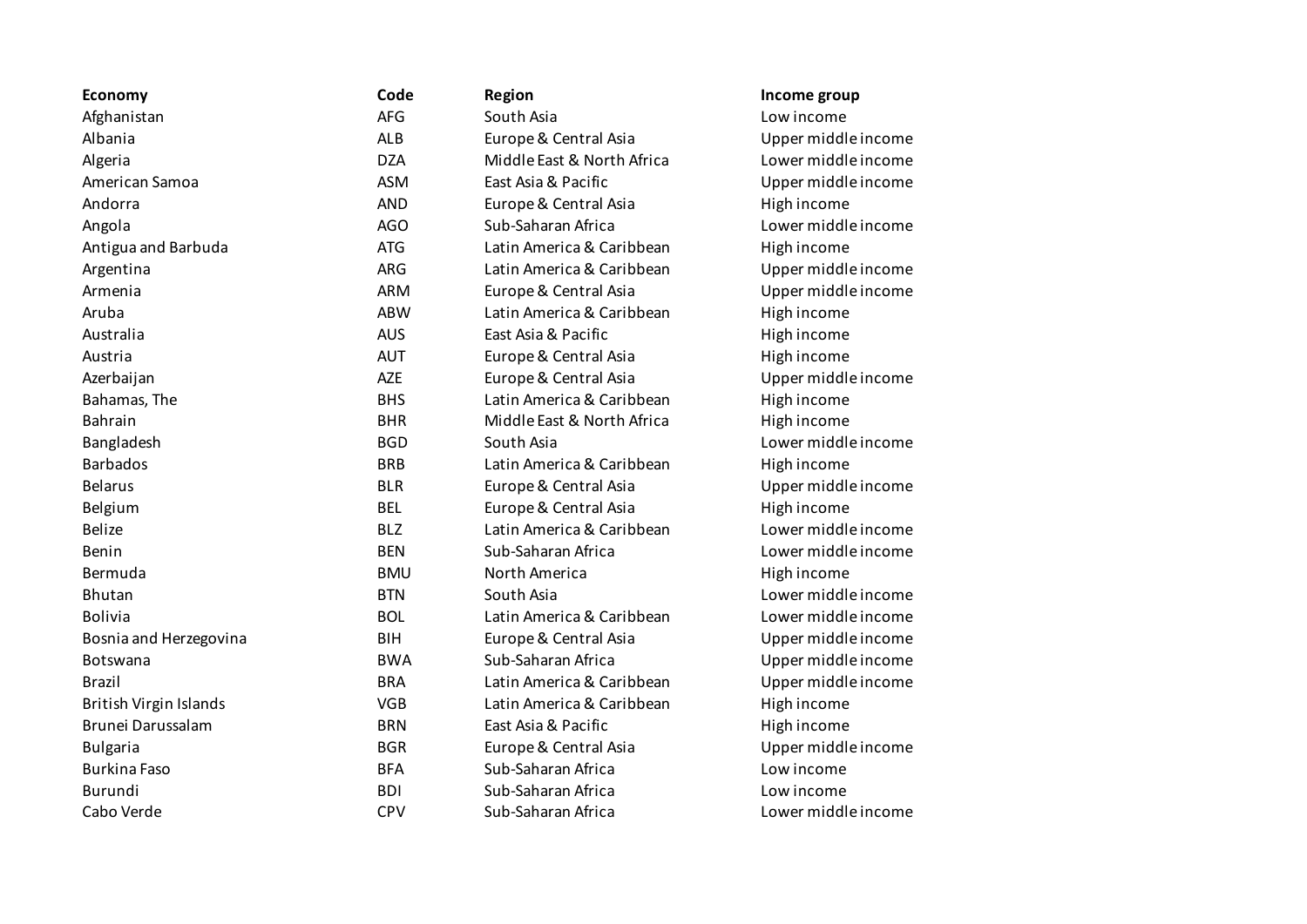| Cambodia                 | <b>KHM</b> | East Asia & Pacific        | Lower middle income |
|--------------------------|------------|----------------------------|---------------------|
| Cameroon                 | <b>CMR</b> | Sub-Saharan Africa         | Lower middle income |
| Canada                   | <b>CAN</b> | North America              | High income         |
| Cayman Islands           | <b>CYM</b> | Latin America & Caribbean  | High income         |
| Central African Republic | CAF        | Sub-Saharan Africa         | Low income          |
| Chad                     | <b>TCD</b> | Sub-Saharan Africa         | Low income          |
| Channel Islands          | <b>CHI</b> | Europe & Central Asia      | High income         |
| Chile                    | <b>CHL</b> | Latin America & Caribbean  | High income         |
| China                    | <b>CHN</b> | East Asia & Pacific        | Upper middle income |
| Colombia                 | COL        | Latin America & Caribbean  | Upper middle income |
| Comoros                  | <b>COM</b> | Sub-Saharan Africa         | Lower middle income |
| Congo, Dem. Rep.         | COD        | Sub-Saharan Africa         | Low income          |
| Congo, Rep.              | COG        | Sub-Saharan Africa         | Lower middle income |
| Costa Rica               | <b>CRI</b> | Latin America & Caribbean  | Upper middle income |
| Côte d'Ivoire            | <b>CIV</b> | Sub-Saharan Africa         | Lower middle income |
| Croatia                  | <b>HRV</b> | Europe & Central Asia      | High income         |
| Cuba                     | <b>CUB</b> | Latin America & Caribbean  | Upper middle income |
| Curaçao                  | <b>CUW</b> | Latin America & Caribbean  | High income         |
| Cyprus                   | <b>CYP</b> | Europe & Central Asia      | High income         |
| Czech Republic           | <b>CZE</b> | Europe & Central Asia      | High income         |
| Denmark                  | <b>DNK</b> | Europe & Central Asia      | High income         |
| Djibouti                 | DJI        | Middle East & North Africa | Lower middle income |
| Dominica                 | <b>DMA</b> | Latin America & Caribbean  | Upper middle income |
| Dominican Republic       | <b>DOM</b> | Latin America & Caribbean  | Upper middle income |
| Ecuador                  | ECU        | Latin America & Caribbean  | Upper middle income |
| Egypt, Arab Rep.         | EGY        | Middle East & North Africa | Lower middle income |
| El Salvador              | <b>SLV</b> | Latin America & Caribbean  | Lower middle income |
| <b>Equatorial Guinea</b> | <b>GNQ</b> | Sub-Saharan Africa         | Upper middle income |
| Eritrea                  | ERI        | Sub-Saharan Africa         | Low income          |
| Estonia                  | <b>EST</b> | Europe & Central Asia      | High income         |
| Eswatini                 | SWZ        | Sub-Saharan Africa         | Lower middle income |
| Ethiopia                 | <b>ETH</b> | Sub-Saharan Africa         | Low income          |
| Faroe Islands            | <b>FRO</b> | Europe & Central Asia      | High income         |
| Fiji                     | <b>FJI</b> | East Asia & Pacific        | Upper middle income |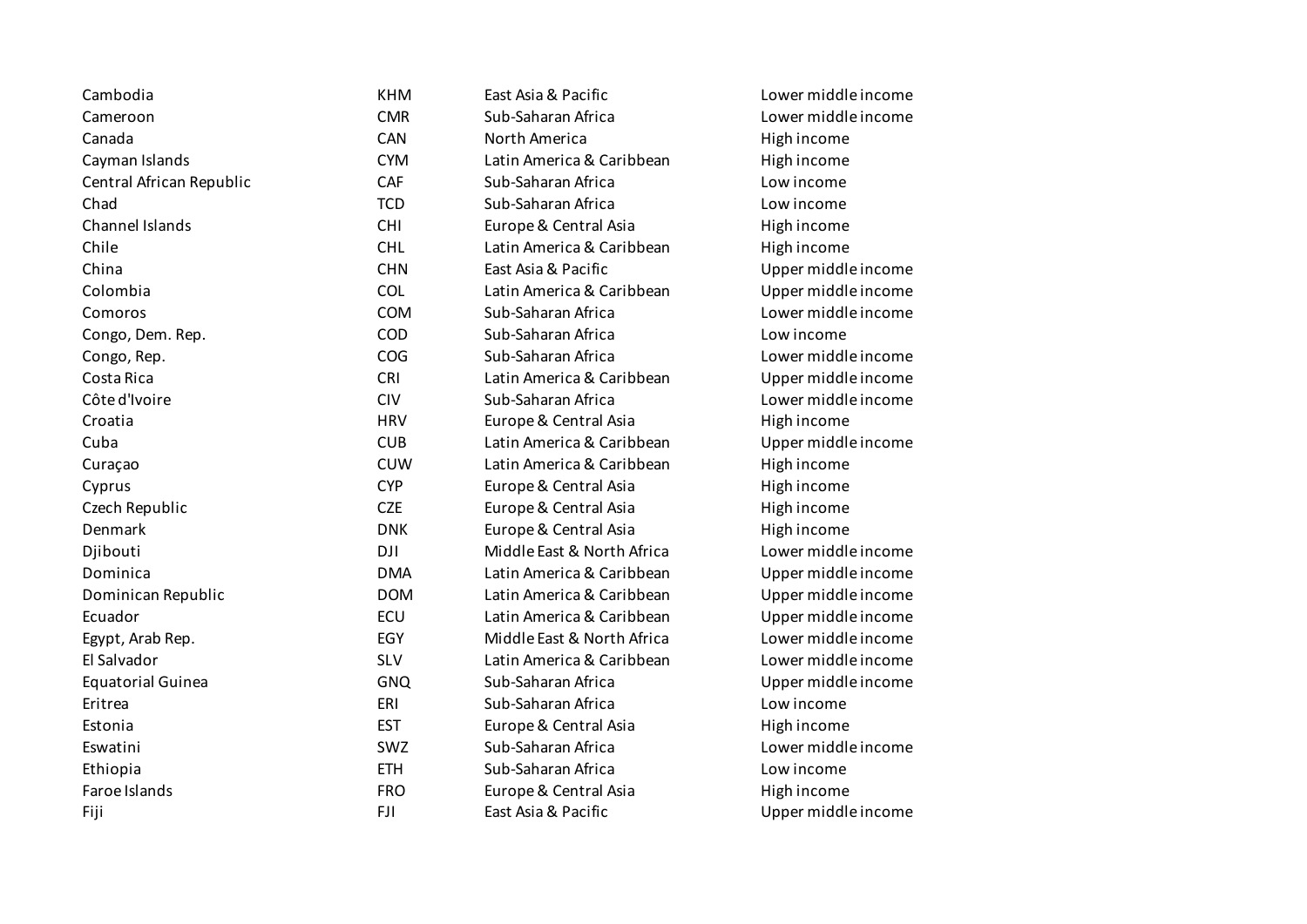| Finland              | <b>FIN</b> | Europe & Central Asia      | High income         |
|----------------------|------------|----------------------------|---------------------|
| France               | <b>FRA</b> | Europe & Central Asia      | High income         |
| French Polynesia     | <b>PYF</b> | East Asia & Pacific        | High income         |
| Gabon                | GAB        | Sub-Saharan Africa         | Upper middle income |
| Gambia, The          | <b>GMB</b> | Sub-Saharan Africa         | Low income          |
| Georgia              | GEO        | Europe & Central Asia      | Upper middle income |
| Germany              | <b>DEU</b> | Europe & Central Asia      | High income         |
| Ghana                | <b>GHA</b> | Sub-Saharan Africa         | Lower middle income |
| Gibraltar            | GIB        | Europe & Central Asia      | High income         |
| Greece               | <b>GRC</b> | Europe & Central Asia      | High income         |
| Greenland            | GRL        | Europe & Central Asia      | High income         |
| Grenada              | GRD        | Latin America & Caribbean  | Upper middle income |
| Guam                 | <b>GUM</b> | East Asia & Pacific        | High income         |
| Guatemala            | <b>GTM</b> | Latin America & Caribbean  | Upper middle income |
| Guinea               | GIN        | Sub-Saharan Africa         | Low income          |
| Guinea-Bissau        | GNB        | Sub-Saharan Africa         | Low income          |
| Guyana               | <b>GUY</b> | Latin America & Caribbean  | Upper middle income |
| Haiti                | <b>HTI</b> | Latin America & Caribbean  | Lower middle income |
| Honduras             | <b>HND</b> | Latin America & Caribbean  | Lower middle income |
| Hong Kong SAR, China | <b>HKG</b> | East Asia & Pacific        | High income         |
| Hungary              | <b>HUN</b> | Europe & Central Asia      | High income         |
| Iceland              | <b>ISL</b> | Europe & Central Asia      | High income         |
| India                | <b>IND</b> | South Asia                 | Lower middle income |
| Indonesia            | <b>IDN</b> | East Asia & Pacific        | Lower middle income |
| Iran, Islamic Rep.   | <b>IRN</b> | Middle East & North Africa | Lower middle income |
| Iraq                 | <b>IRQ</b> | Middle East & North Africa | Upper middle income |
| Ireland              | <b>IRL</b> | Europe & Central Asia      | High income         |
| Isle of Man          | <b>IMN</b> | Europe & Central Asia      | High income         |
| Israel               | <b>ISR</b> | Middle East & North Africa | High income         |
| Italy                | <b>ITA</b> | Europe & Central Asia      | High income         |
| Jamaica              | <b>JAM</b> | Latin America & Caribbean  | Upper middle income |
| Japan                | <b>JPN</b> | East Asia & Pacific        | High income         |
| Jordan               | <b>JOR</b> | Middle East & North Africa | Upper middle income |
| Kazakhstan           | KAZ        | Europe & Central Asia      | Upper middle income |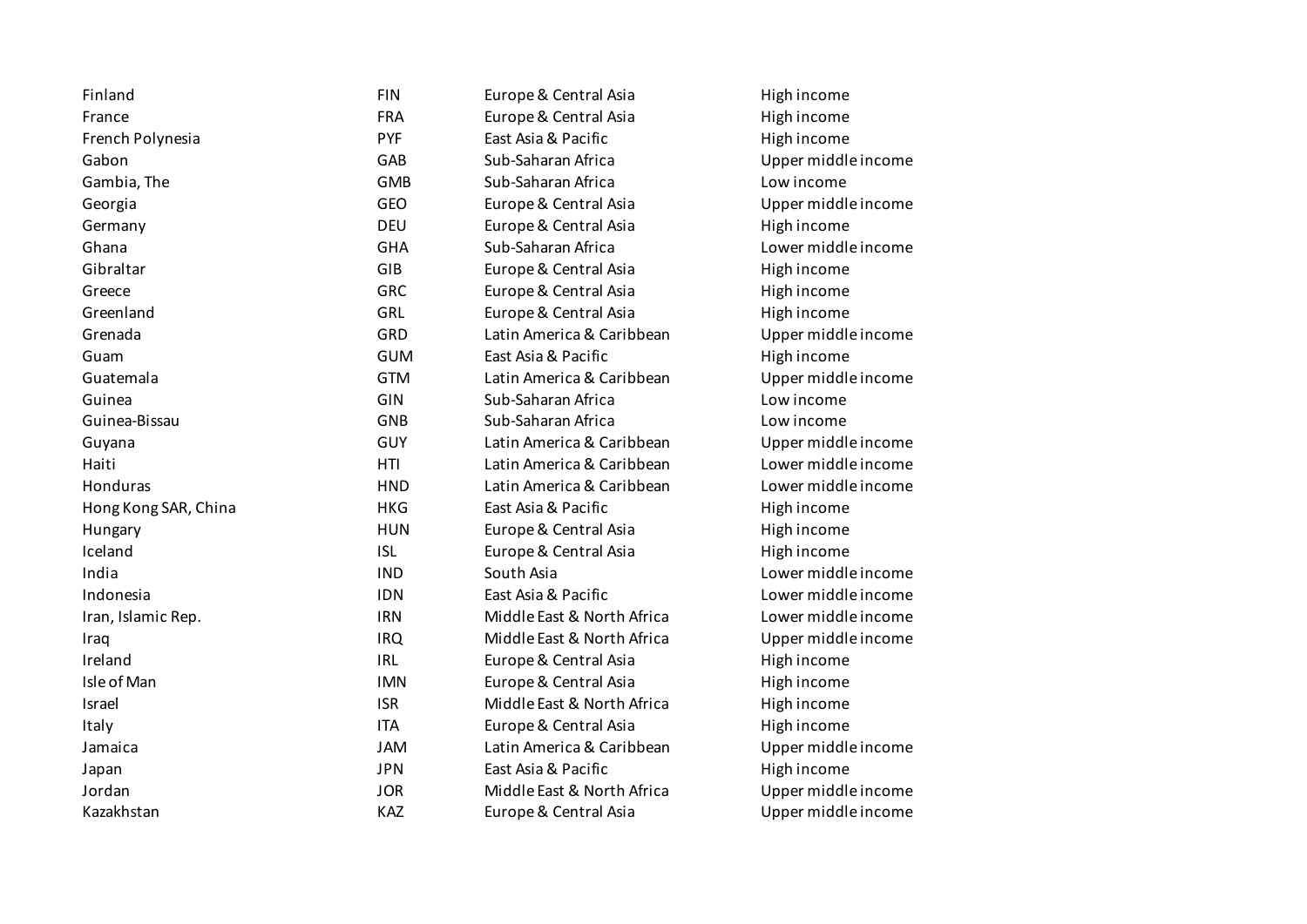| Kenya                     | <b>KEN</b> | Sub-Saharan Africa         | Lower middle income |
|---------------------------|------------|----------------------------|---------------------|
| Kiribati                  | <b>KIR</b> | East Asia & Pacific        | Lower middle income |
| Korea, Dem. People's Rep. | <b>PRK</b> | East Asia & Pacific        | Low income          |
| Korea, Rep.               | <b>KOR</b> | East Asia & Pacific        | High income         |
| Kosovo                    | XKX        | Europe & Central Asia      | Upper middle income |
| Kuwait                    | <b>KWT</b> | Middle East & North Africa | High income         |
| Kyrgyz Republic           | KGZ        | Europe & Central Asia      | Lower middle income |
| Lao PDR                   | <b>LAO</b> | East Asia & Pacific        | Lower middle income |
| Latvia                    | LVA        | Europe & Central Asia      | High income         |
| Lebanon                   | LBN        | Middle East & North Africa | Upper middle income |
| Lesotho                   | <b>LSO</b> | Sub-Saharan Africa         | Lower middle income |
| Liberia                   | <b>LBR</b> | Sub-Saharan Africa         | Low income          |
| Libya                     | LBY        | Middle East & North Africa | Upper middle income |
| Liechtenstein             | <b>LIE</b> | Europe & Central Asia      | High income         |
| Lithuania                 | LTU        | Europe & Central Asia      | High income         |
| Luxembourg                | LUX        | Europe & Central Asia      | High income         |
| Macao SAR, China          | <b>MAC</b> | East Asia & Pacific        | High income         |
| Madagascar                | <b>MDG</b> | Sub-Saharan Africa         | Low income          |
| Malawi                    | <b>MWI</b> | Sub-Saharan Africa         | Low income          |
| Malaysia                  | <b>MYS</b> | East Asia & Pacific        | Upper middle income |
| Maldives                  | <b>MDV</b> | South Asia                 | Upper middle income |
| Mali                      | MLI        | Sub-Saharan Africa         | Low income          |
| Malta                     | <b>MLT</b> | Middle East & North Africa | High income         |
| Marshall Islands          | <b>MHL</b> | East Asia & Pacific        | Upper middle income |
| Mauritania                | <b>MRT</b> | Sub-Saharan Africa         | Lower middle income |
| Mauritius                 | <b>MUS</b> | Sub-Saharan Africa         | Upper middle income |
| Mexico                    | <b>MEX</b> | Latin America & Caribbean  | Upper middle income |
| Micronesia, Fed. Sts.     | <b>FSM</b> | East Asia & Pacific        | Lower middle income |
| Moldova                   | <b>MDA</b> | Europe & Central Asia      | Upper middle income |
| Monaco                    | <b>MCO</b> | Europe & Central Asia      | High income         |
| Mongolia                  | <b>MNG</b> | East Asia & Pacific        | Lower middle income |
| Montenegro                | <b>MNE</b> | Europe & Central Asia      | Upper middle income |
| Morocco                   | <b>MAR</b> | Middle East & North Africa | Lower middle income |
| Mozambique                | <b>MOZ</b> | Sub-Saharan Africa         | Low income          |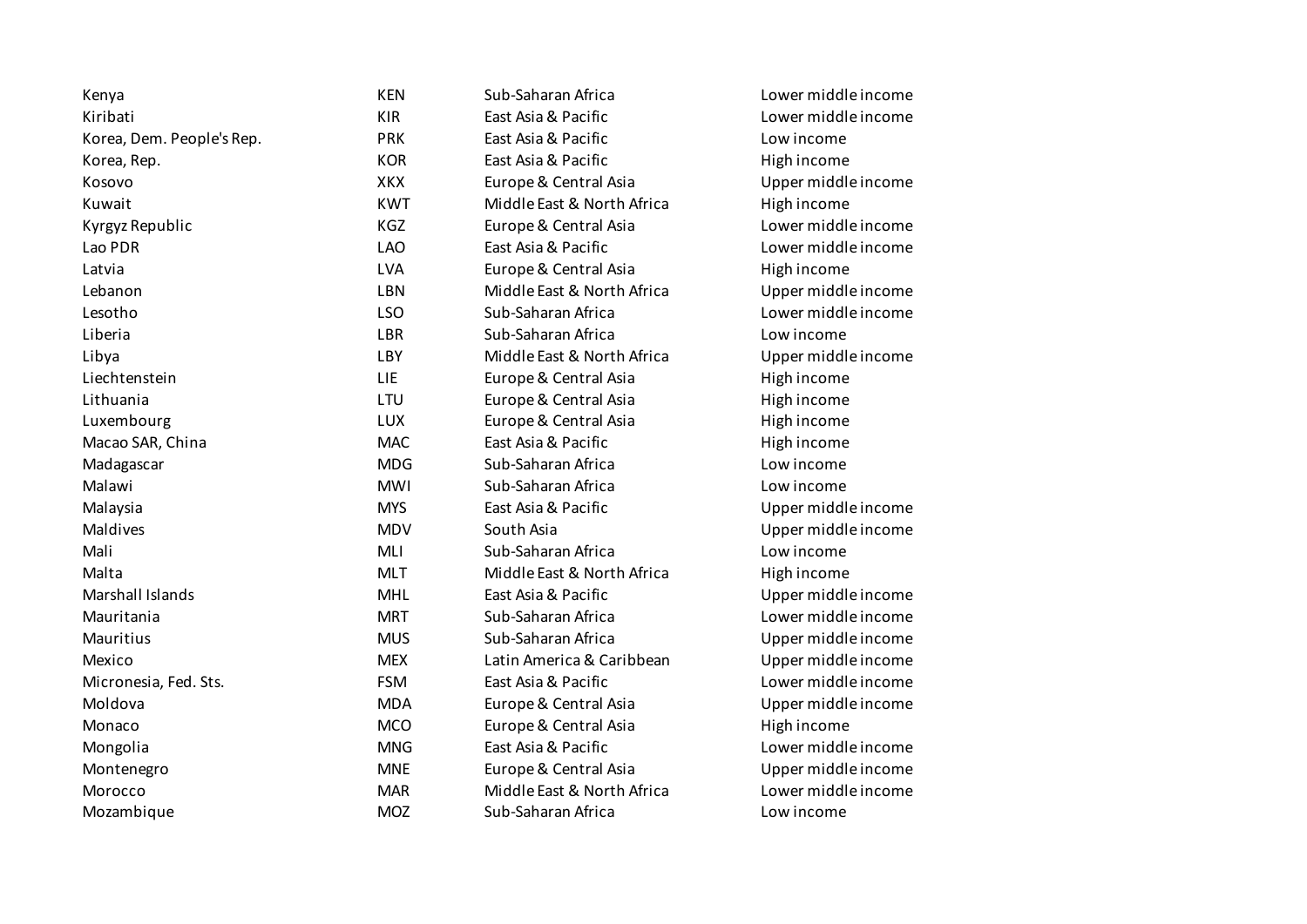| Myanmar                   | <b>MMR</b> | East Asia & Pacific        | Lower middle income |
|---------------------------|------------|----------------------------|---------------------|
| Namibia                   | <b>NAM</b> | Sub-Saharan Africa         | Upper middle income |
| Nauru                     | <b>NRU</b> | East Asia & Pacific        | High income         |
| Nepal                     | <b>NPL</b> | South Asia                 | Lower middle income |
| Netherlands               | <b>NLD</b> | Europe & Central Asia      | High income         |
| New Caledonia             | <b>NCL</b> | East Asia & Pacific        | High income         |
| New Zealand               | <b>NZL</b> | East Asia & Pacific        | High income         |
| Nicaragua                 | <b>NIC</b> | Latin America & Caribbean  | Lower middle income |
| Niger                     | <b>NER</b> | Sub-Saharan Africa         | Low income          |
| Nigeria                   | <b>NGA</b> | Sub-Saharan Africa         | Lower middle income |
| North Macedonia           | <b>MKD</b> | Europe & Central Asia      | Upper middle income |
| Northern Mariana Islands  | <b>MNP</b> | East Asia & Pacific        | High income         |
| Norway                    | <b>NOR</b> | Europe & Central Asia      | High income         |
| Oman                      | <b>OMN</b> | Middle East & North Africa | High income         |
| Pakistan                  | PAK        | South Asia                 | Lower middle income |
| Palau                     | PLW        | East Asia & Pacific        | High income         |
| Panama                    | PAN        | Latin America & Caribbean  | Upper middle income |
| Papua New Guinea          | <b>PNG</b> | East Asia & Pacific        | Lower middle income |
| Paraguay                  | <b>PRY</b> | Latin America & Caribbean  | Upper middle income |
| Peru                      | PER        | Latin America & Caribbean  | Upper middle income |
| Philippines               | PHL        | East Asia & Pacific        | Lower middle income |
| Poland                    | POL        | Europe & Central Asia      | High income         |
| Portugal                  | PRT        | Europe & Central Asia      | High income         |
| <b>Puerto Rico</b>        | PRI        | Latin America & Caribbean  | High income         |
| Qatar                     | QAT        | Middle East & North Africa | High income         |
| Romania                   | <b>ROU</b> | Europe & Central Asia      | Upper middle income |
| <b>Russian Federation</b> | <b>RUS</b> | Europe & Central Asia      | Upper middle income |
| Rwanda                    | <b>RWA</b> | Sub-Saharan Africa         | Low income          |
| Samoa                     | <b>WSM</b> | East Asia & Pacific        | Lower middle income |
| San Marino                | <b>SMR</b> | Europe & Central Asia      | High income         |
| São Tomé and Principe     | <b>STP</b> | Sub-Saharan Africa         | Lower middle income |
| Saudi Arabia              | SAU        | Middle East & North Africa | High income         |
| Senegal                   | <b>SEN</b> | Sub-Saharan Africa         | Lower middle income |
| Serbia                    | <b>SRB</b> | Europe & Central Asia      | Upper middle income |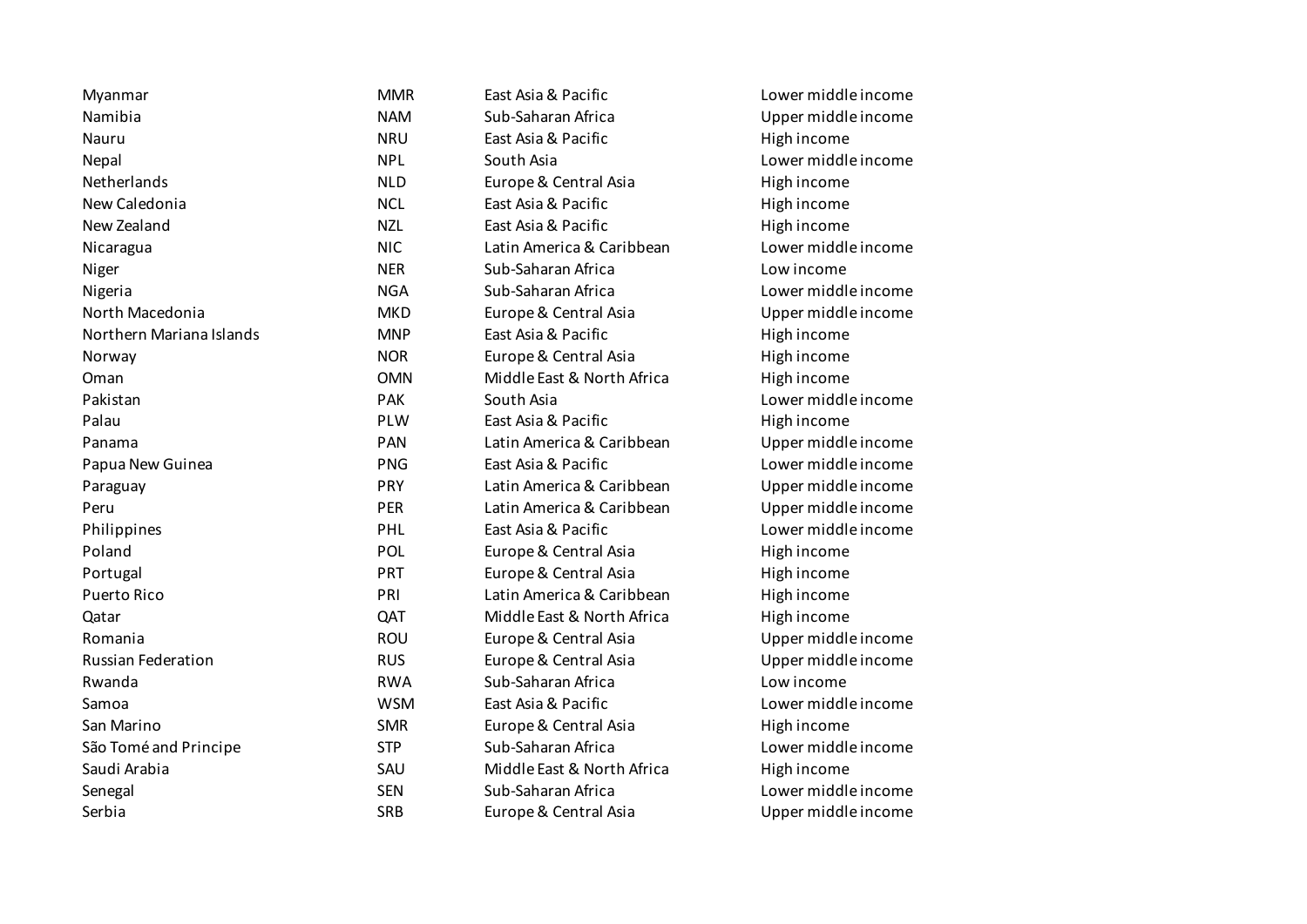| Seychelles                      | <b>SYC</b> | Sub-Saharan Africa         | High income         |
|---------------------------------|------------|----------------------------|---------------------|
| Sierra Leone                    | <b>SLE</b> | Sub-Saharan Africa         | Low income          |
| Singapore                       | SGP        | East Asia & Pacific        | High income         |
| Sint Maarten (Dutch part)       | <b>SXM</b> | Latin America & Caribbean  | High income         |
| Slovak Republic                 | <b>SVK</b> | Europe & Central Asia      | High income         |
| Slovenia                        | SVN        | Europe & Central Asia      | High income         |
| Solomon Islands                 | <b>SLB</b> | East Asia & Pacific        | Lower middle income |
| Somalia                         | SOM        | Sub-Saharan Africa         | Low income          |
| South Africa                    | ZAF        | Sub-Saharan Africa         | Upper middle income |
| South Sudan                     | SSD        | Sub-Saharan Africa         | Low income          |
| Spain                           | <b>ESP</b> | Europe & Central Asia      | High income         |
| Sri Lanka                       | <b>LKA</b> | South Asia                 | Lower middle income |
| St. Kitts and Nevis             | <b>KNA</b> | Latin America & Caribbean  | High income         |
| St. Lucia                       | <b>LCA</b> | Latin America & Caribbean  | Upper middle income |
| St. Martin (French part)        | <b>MAF</b> | Latin America & Caribbean  | High income         |
| St. Vincent and the Grenadines  | <b>VCT</b> | Latin America & Caribbean  | Upper middle income |
| Sudan                           | SDN        | Sub-Saharan Africa         | Low income          |
| Suriname                        | <b>SUR</b> | Latin America & Caribbean  | Upper middle income |
| Sweden                          | <b>SWE</b> | Europe & Central Asia      | High income         |
| Switzerland                     | <b>CHE</b> | Europe & Central Asia      | High income         |
| Syrian Arab Republic            | <b>SYR</b> | Middle East & North Africa | Low income          |
| Taiwan, China                   | <b>TWN</b> | East Asia & Pacific        | High income         |
| Tajikistan                      | <b>TJK</b> | Europe & Central Asia      | Lower middle income |
| Tanzania                        | <b>TZA</b> | Sub-Saharan Africa         | Lower middle income |
| Thailand                        | <b>THA</b> | East Asia & Pacific        | Upper middle income |
| Timor-Leste                     | <b>TLS</b> | East Asia & Pacific        | Lower middle income |
| Togo                            | <b>TGO</b> | Sub-Saharan Africa         | Low income          |
| Tonga                           | <b>TON</b> | East Asia & Pacific        | Upper middle income |
| <b>Trinidad and Tobago</b>      | <b>TTO</b> | Latin America & Caribbean  | High income         |
| Tunisia                         | <b>TUN</b> | Middle East & North Africa | Lower middle income |
| Turkey                          | <b>TUR</b> | Europe & Central Asia      | Upper middle income |
| Turkmenistan                    | <b>TKM</b> | Europe & Central Asia      | Upper middle income |
| <b>Turks and Caicos Islands</b> | <b>TCA</b> | Latin America & Caribbean  | High income         |
| Tuvalu                          | <b>TUV</b> | East Asia & Pacific        | Upper middle income |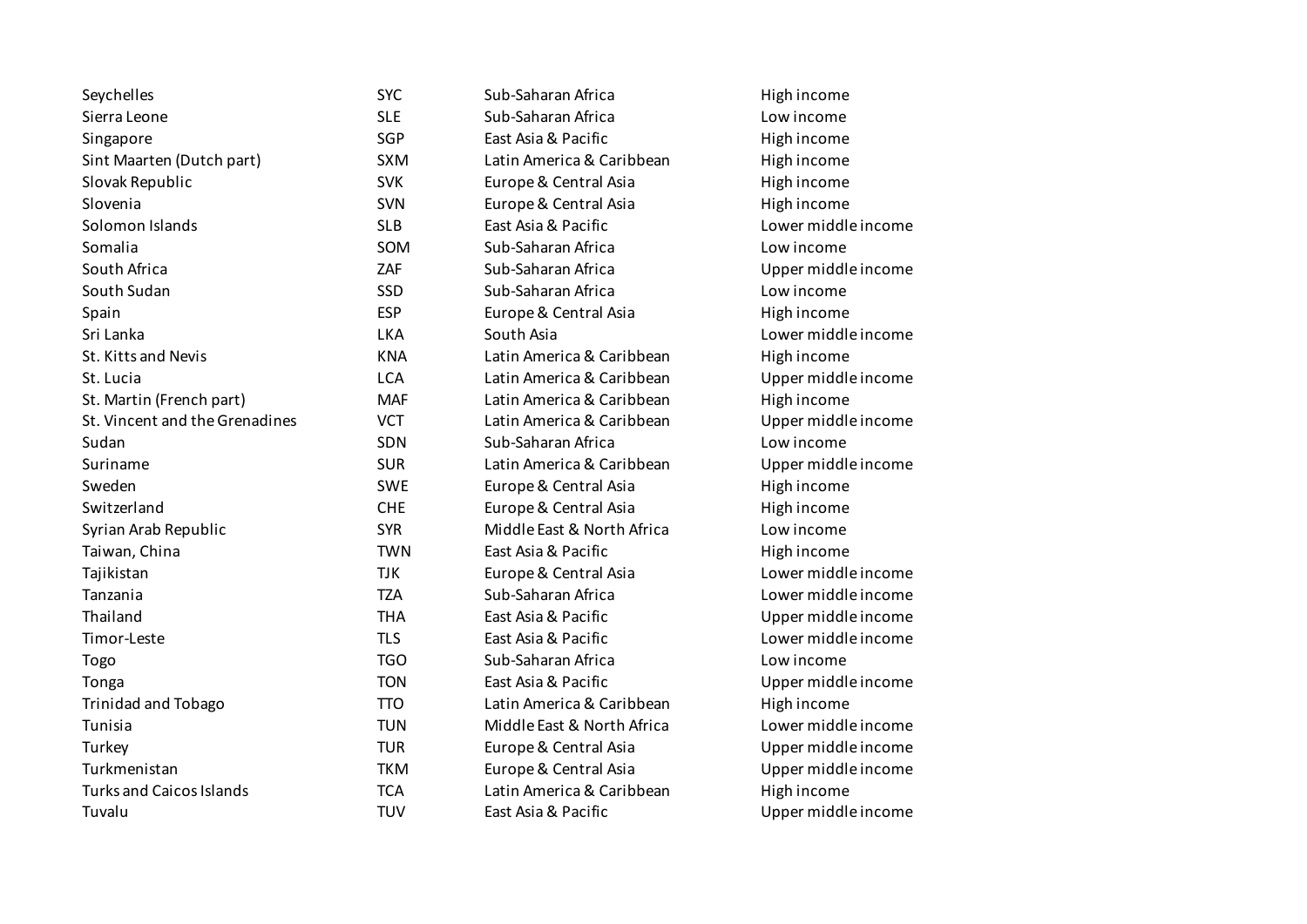| Uganda                                         | UGA        |
|------------------------------------------------|------------|
| Ukraine                                        | <b>UKR</b> |
| <b>United Arab Emirates</b>                    | <b>ARE</b> |
| United Kingdom                                 | <b>GBR</b> |
| <b>United States</b>                           | <b>USA</b> |
| Uruguay                                        | <b>URY</b> |
| Uzbekistan                                     | <b>UZB</b> |
| Vanuatu                                        | <b>VUT</b> |
| Venezuela, RB                                  | <b>VEN</b> |
| Vietnam                                        | <b>VNM</b> |
| Virgin Islands (U.S.)                          | <b>VIR</b> |
| West Bank and Gaza                             | <b>PSE</b> |
| Yemen, Rep.                                    | <b>YEM</b> |
| Zambia                                         | ZMB        |
| Zimbabwe                                       | ZWE        |
|                                                |            |
| Arab World                                     | <b>ARB</b> |
| Caribbean small states                         | <b>CSS</b> |
| Central Europe and the Baltics                 | <b>CEB</b> |
| Early-demographic dividend                     | EAR        |
| East Asia & Pacific                            | EAS        |
| East Asia & Pacific (excluding high income EAP |            |
| East Asia & Pacific (IDA & IBRD)               | <b>TEA</b> |
| Euro area                                      | EMU        |
| Europe & Central Asia                          | <b>ECS</b> |
| Europe & Central Asia (excluding high incc ECA |            |
| Europe & Central Asia (IDA & IBRD)             | <b>TEC</b> |
| <b>European Union</b>                          | <b>EUU</b> |
| Fragile and conflict affected situations       | <b>FCS</b> |
| Heavily indebted poor countries (HIPC)         | HPC        |
| High income                                    | <b>HIC</b> |
| <b>IBRD only</b>                               | <b>IBD</b> |
| IDA & IBRD total                               | <b>IBT</b> |
| IDA blend                                      | <b>IDB</b> |

Sub-Saharan Africa Low income Europe & Central Asia Lower middle income Middle East & North Africa High income Europe & Central Asia **High income** North America **North America** High income Latin America & Caribbean High income Europe & Central Asia Lower middle income East Asia & Pacific **Lower middle income** Latin America & Caribbean East Asia & Pacific Lower middle income Latin America & Caribbean High income Middle East & North Africa Lower middle income Middle East & North Africa Low income Sub-Saharan Africa **Lower middle income** Sub-Saharan Africa Lower middle income